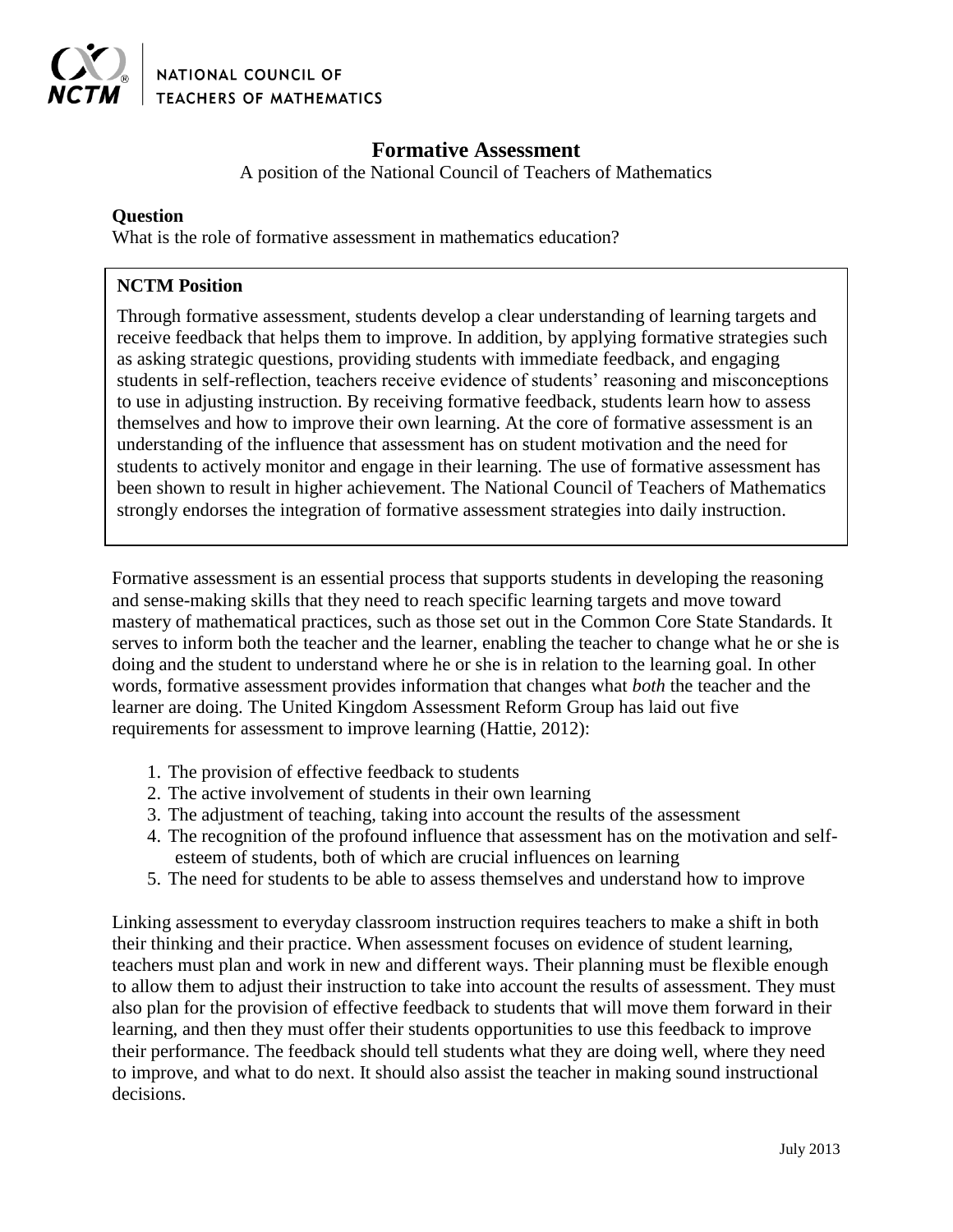In 2008, the National Mathematics Advisory Panel cited research to support the position that the use of formative assessment in mathematics classrooms directly correlates with improvement in student achievement. "A review of practice by the OECD [Organisation for Economic Cooperation and Development] across eight countries defined formative assessment as frequent, interactive assessments of students' progress and understanding to identify learning needs and adjust teaching appropriately" (Wiliam, 2011, p. 37). Formative strategies embedded in instruction provide opportunities for students to make conjectures, incorporate multiple representations in their problem solving, and discuss their mathematical thinking with their peers. Effective formative assessment has a positive impact on student achievement and how they perceive themselves as learners.

# **References**

Black, P., Harrison, C., Lee, C., Marshall, B., Wiliam, D. (2006). *Assessment for learning: Putting it into practice.* New York, NY: McGraw Hill.

Black, P. J., and Wiliam, D. (1998). Assessment and Classroom Learning. *Assessment in Education*, *5*(1), 7–74.

Collins, A. (Ed.). (2011). *Using classroom assessment to improve student learning.* Reston, VA: NCTM.

Hattie, J. (2012). *Visible learning for teachers: Maximizing impact on learning.* New York, NY: Routledge.

National Mathematics Advisory Panel. (2008). *Foundations for success: The final report of the National Mathematics Advisory Panel.* Washington, DC: U.S. Department of Education.

Wiliam, D. (2011). *Embedded formative assessment*. Bloomington, IN: Solution Tree Press.

### **NCTM Resources**

Burrill, J. (Ed.). (2005). *Mathematics assessment sampler: Items aligned with NCTM's "Principles and standards for school mathematics"—grades 6–8.* Reston, VA: National Council of Teachers of Mathematics.

Collins, A. M. (2012). *NCTM assessment resources for professional learning Communities: A practical guide.* Reston, VA: National Council of Teachers of Mathematics.